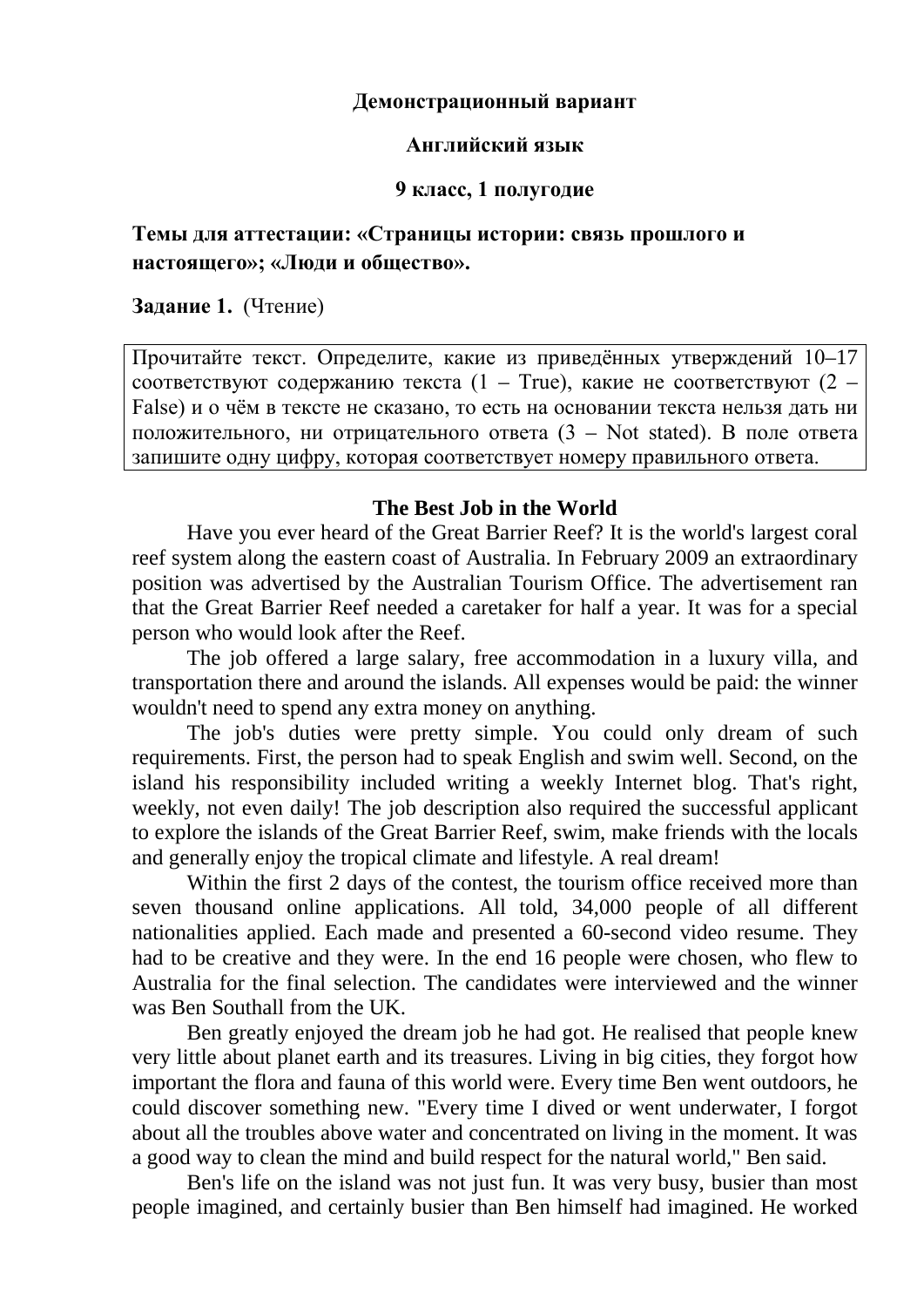seven days a week and up to 19 hours a day. The Best Job included travelling to over 60 islands of the Reef almost every day. It was not just looking after the Reef, Ben had a lot of meetings, press conferences and interviews. He was getting a lot of attention all the time and he couldn't get away from it. That was probably the hardest part of the job.

Moreover, any adventure has a certain degree of risk. Swimming and diving on the Great Barrier Reef was not different. Ben had to deal with whales, sharks and other huge sea creatures. Surprisingly, the most dangerous thing was a small jellyfish about the size of a little finger. It's considered to be extremely poisonous and Ben was stung by it. He had to spend a couple of days in hospital but luckily recovered after a course of antibiotics.

Ben often says that the project has taught him a few valuable lessons. Working with the Internet is one of those jobs you can do 24 hours a day. Ben realised it was hard to separate life and work, but this he had to do. He also said: "I've learned that we get one life on earth so we have to use it. There'll always be other countries to visit, other people to meet and other adventures to meet. This is what I wish to do. I'm planning to go to Asia in a few years time".

**1.** The Australian Tourism Office employs a new caretaker twice a year.

1) True 2) False 3) Not stated

**2.** There was no Internet on the islands of the Great Barrier Reef.

1) True 2) False 3) Not stated

**3.** People from different countries applied for the job. 1) True 2) False 3) Not stated

**4.** Ben Southall was a good swimmer. 1) True 2) False 3) Not stated

**5.** While working as a caretaker Ben Southall had lots of free time. 1) True 2) False 3) Not stated

**6.** To do his job Ben Southall had to communicate with journalists. 1) True 2) False 3) Not stated

**7.** Ben Southhall was taken to hospital after a shark attack. 1) True 2) False 3) Not stated

**8.** Ben Southall is going to make a film about his work on the islands. 1) True 2) False 3) Not stated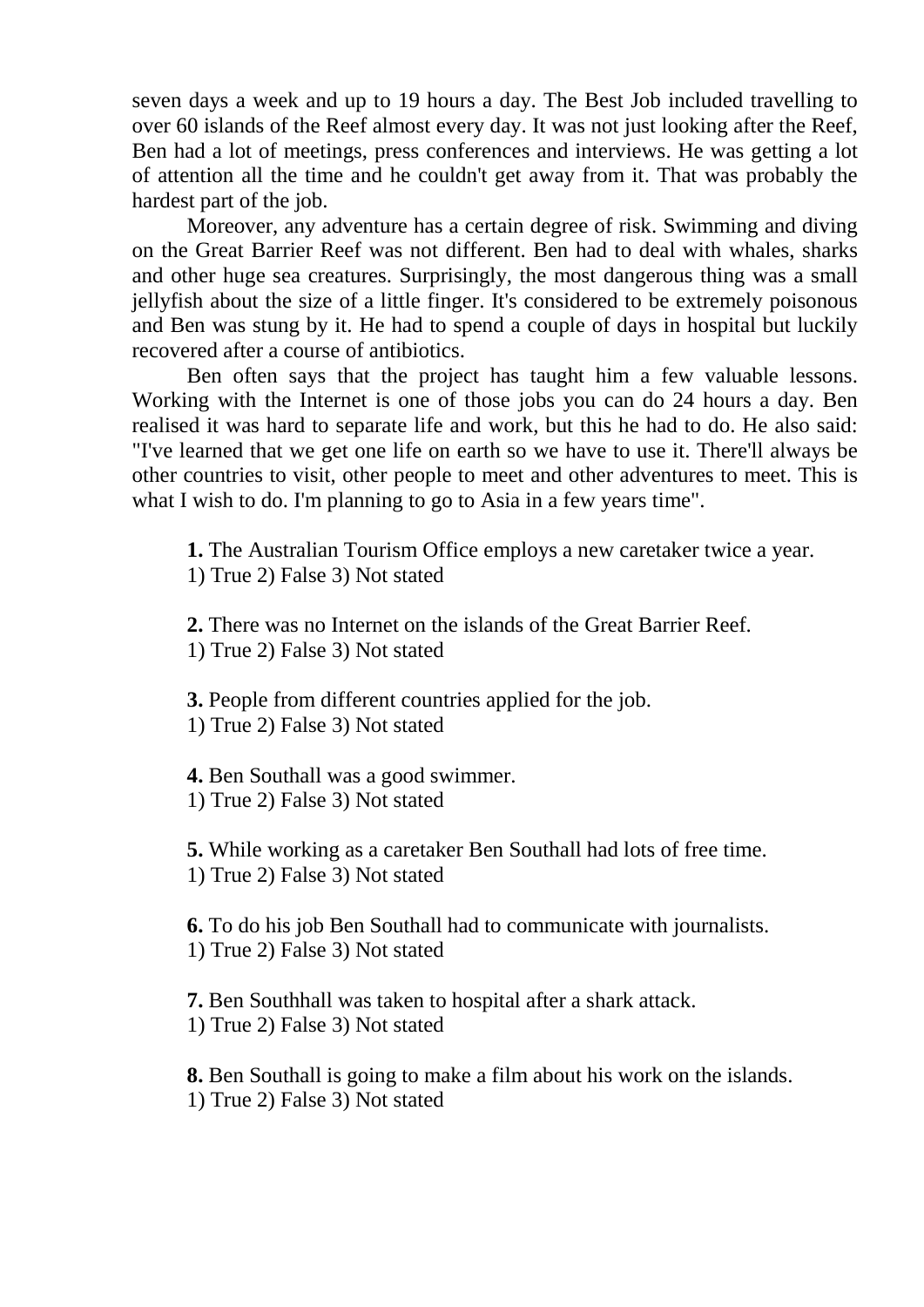# **Задание 2.** (Грамматика и лексика)

\_\_\_\_\_\_\_\_\_\_\_\_\_\_\_\_\_\_.

# **№1**

Прочитайте приведённый ниже текст. Преобразуйте слова, напечатанные заглавными буквами в конце строк, обозначенных номерами 18–26, так, чтобы они грамматически соответствовали содержанию текста. Заполните пропуски полученными словами. Каждый пропуск соответствует отдельному заданию 18–26.

**1.** Once there were four children whose names were Peter, Susan, Edmund and Lucy. This story happened to **(THEY)** when they had to leave their home city, London, during the war.

**2.** They **(SEND)** \_\_\_\_\_\_\_\_\_\_\_\_\_\_\_\_\_\_ to the house of an old Professor who lived in the country, ten miles from the nearest railway station.

**3.** He **(NOT/HAVE)** \_\_\_\_\_\_\_\_\_\_\_\_\_\_\_\_\_\_ a wife and he lived in a very large house with a housekeeper.

**4.** He himself was a very old man with white hair which grew over most of his face as well as on his head. The children liked him almost at once. Only Lucy, who was the **(YOUNG)** \_\_\_\_\_\_\_\_\_\_\_\_\_\_\_\_\_\_ of them, felt a little afraid of him.

**5.** On their **(ONE)** \_\_\_\_\_\_\_\_\_\_\_\_\_\_\_\_\_\_\_\_ evening, after dinner, they said good night to the Professor and went upstairs. It was the largest house they had ever seen, so Peter suggested exploring it in the morning.

**6.** When the next morning came, there was a steady rain falling. "I wish the weather **(BE)** \_\_\_\_\_\_\_\_\_\_\_\_\_\_\_\_\_\_ more cheerful!" said Edmund.

**7.** "Stop complaining, Ed," said Susan. "I think the weather **(IMPROVE)**  $\sim$  soon."

**8.** "We were going to explore the house," Peter reminded them. He **(EAT)** \_\_\_\_\_\_\_\_\_\_\_\_\_\_\_\_\_\_ a sandwich at the moment and was absolutely happy with the whole situation.

**9.** Everyone nodded and at that point their amazing adventures **(BEGIN)**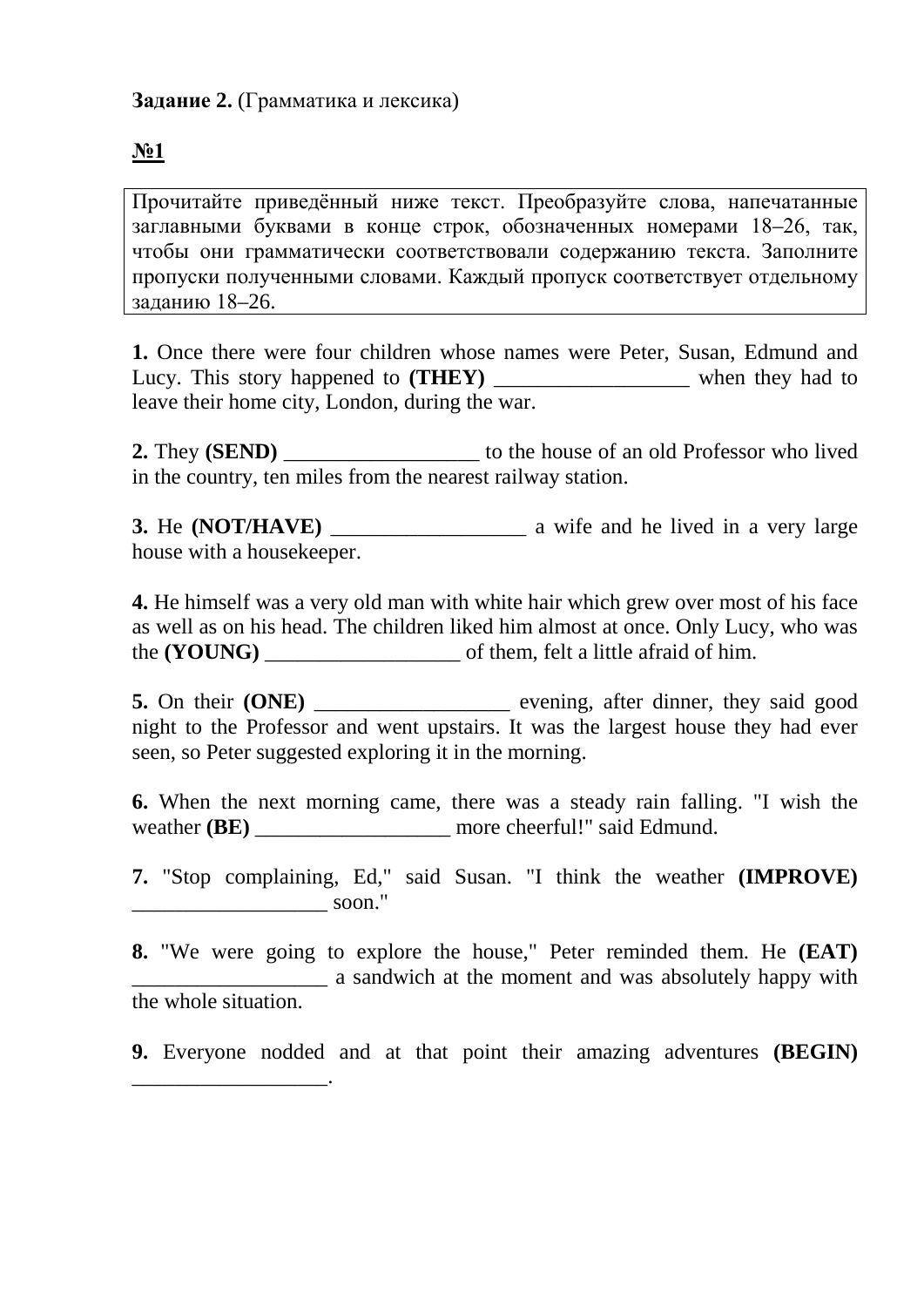Прочитайте приведённый ниже текст. Преобразуйте слова, напечатанные заглавными буквами в конце строк, обозначенных номерами 27-32, так, чтобы они грамматически и лексически соответствовали содержанию текста. Заполните пропуски полученными словами. Каждый пропуск соответствует отдельному заданию 27-32.

10. People travel a lot nowadays. Planes are considered to be the most **(COMFORT)** means of transport but for some people airports can be a nightmare.

11. There are (END) \_\_\_\_\_\_\_\_\_\_\_\_\_\_\_\_\_\_\_\_\_\_\_\_ queues when you check in and you waste lots of time if your flight is delayed.

are some airports where you can (ACTUAL) 12. However, there enjoy yourself.

13. For example, you'll never be bored at Hong Kong's international airport. There are thousands of people from (DIFFER) \_\_\_\_\_\_\_\_\_\_\_\_\_\_\_\_\_\_\_\_\_\_ countries here but the passengers never experience any problems because everything is well organised.

14. There are attendants in red coats, who help you to get from one place to another. It's very good for people with no sense of (DIRECT)

**15.** The attendants are always very polite and (**HELP**) \_\_\_\_\_\_\_\_\_\_\_\_\_\_\_\_\_\_\_\_\_\_.

### $N<sub>2</sub>$

Раскройте скобки, употребляя глаголы в одном из следующих времен:

### Present Simple, Past Simple, Present Continuous, Past Continuous.

1. We (to have) a postcard from them two days ago. They (to say) they (to have) a marvelous time.

2. While she (to shop) this morning, she (to lose) her money. She (not to know) how.

3. They (to announce) our flight. We (to have) a problem. One of our suitcases (to miss).

4. Who (to speak) there?  $\overline{\phantom{0}}$  = I (not to know).